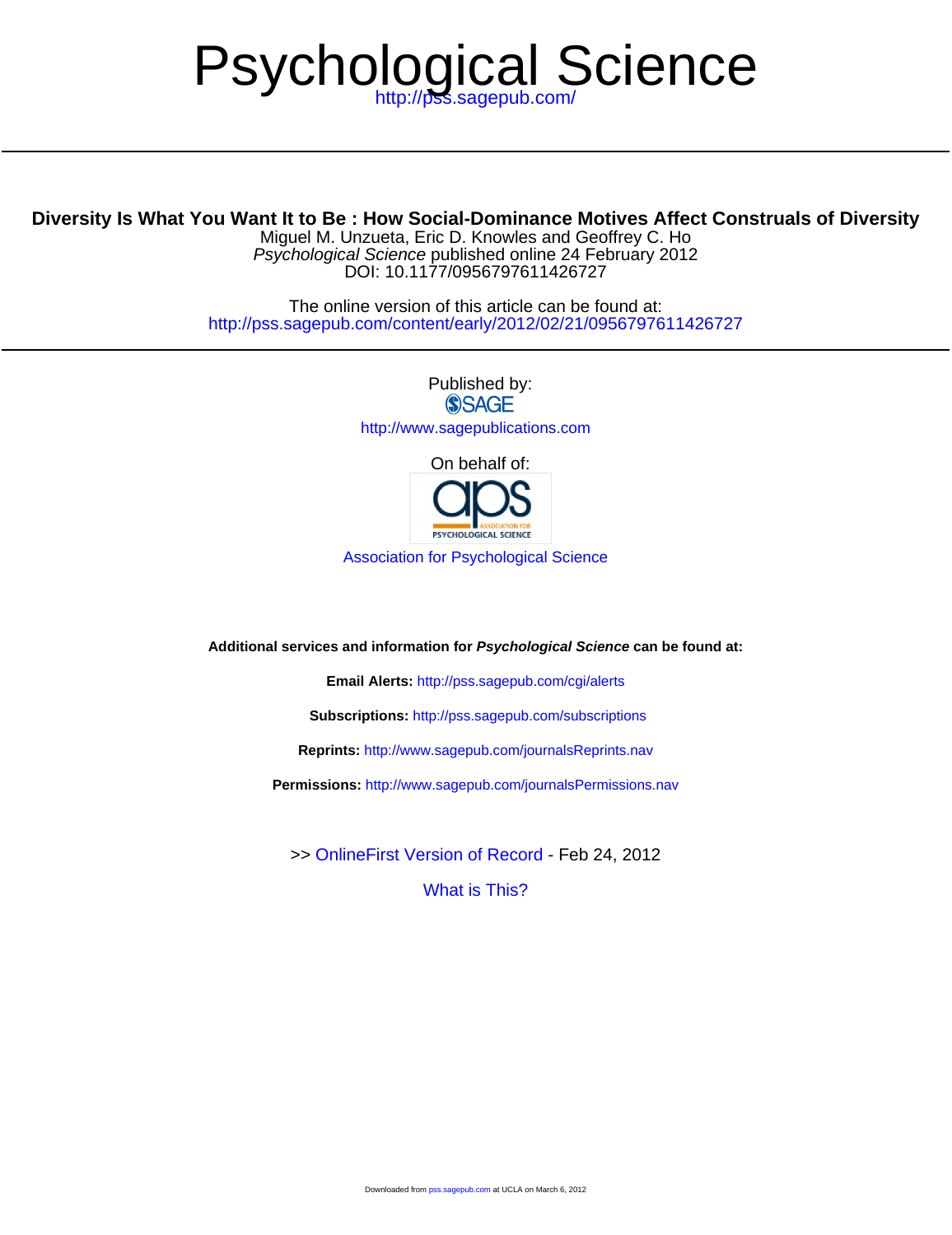*Research Article*

# **Diversity Is What You Want It to Be: How Social-Dominance Motives Affect Construals of Diversity**

Psychological Science  $XX(X)$  1–7 © The Author(s) 2012 Reprints and permission: sagepub.com/journalsPermissions.nav DOI: 10.1177/0956797611426727 http://pss.sagepub.com

PSYCHOLOGICAL SCIENCE



# Miguel M. Unzueta<sup>1</sup>, Eric D. Knowles<sup>2</sup>, and Geoffrey C. Ho<sup>1</sup>

<sup>1</sup> Anderson School of Management, University of California, Los Angeles, and <sup>2</sup>Department of Psychology, University of California, Irvine

#### **Abstract**

We propose that diversity is a malleable concept capable of being used either to attenuate or to enhance racial inequality. The research reported here suggests that when people are exposed to ambiguous information concerning an organization's diversity, they construe diversity in a manner consistent with their social-dominance motives. Specifically, anti-egalitarian individuals broaden their construal of diversity to include nonracial (i.e., occupational) heterogeneity when an organization's racial heterogeneity is low. By contrast, egalitarian individuals broaden their construal of diversity to include nonracial heterogeneity when an organization's racial heterogeneity is high. The inclusion of occupational heterogeneity in perceptions of diversity allows people across the spectrum of social-dominance orientation to justify their support for or opposition to hierarchy-attenuating affirmative-action policies. Our findings suggest that diversity may not have a fixed meaning and that, without a specific delineation of what the concept means in particular contexts, people may construe diversity in a manner consistent with their social motivations.

#### **Keywords**

racial and ethnic attitudes and relations, social cognition, attitudes

Received 2/16/11; Revision accepted 9/21/11

Diversity is the existence of many unique individuals in the workplace, marketplace, and community. This includes men and women from different nations, cultures, ethnic groups, generations, backgrounds, skills, abilities, and all the other unique differences that make each of us who we are. (Hewlett-Packard Development Company, 2010, para. 1)

*Diversity* is a concept celebrated by many organizations (Bunn & LaCour, 2009; Kidder, Lankau, Chrobot-Mason, Mollica, & Friedman, 2004; Kochan et al., 2003; Linnehan & Konrad, 1999; Richard, 2000). Yet, despite the amount of attention diversity receives, the concept is neither clearly defined nor well understood by the general public. The tendency to define diversity as heterogeneity in a wide range of demographic dimensions (as in the preceding quotation) may contribute to this lack of clarity. Given diversity's ambiguous meaning, people may strategically construe the concept in a manner consistent with their desire to preserve or reduce inequality along socially important dimensions, such as race. In the research reported here, we explored whether diversity is, in fact, a malleable concept capable of serving opposing social agendas.

# **Diversity's Unclear Meaning**

Discourse on diversity has evolved from referring specifically to the advancement of race-based civil-rights legislation in employment contexts to include a broad range of demographic dimensions not protected by law (Edelman, Riggs Fuller, & Mara-Drita, 2001). For example, in present-day research on organizational behavior, diversity has been defined as "the distribution of differences among the members of a unit with respect to a common attribute X, such as tenure, ethnicity, conscientiousness, task attitude, or pay" (Harrison & Klein, 2007, p. 1200) and, more simply, as heterogeneity in "personality

**Corresponding Author:**

Miguel M. Unzueta, Anderson School of Management, University of California, Los Angeles, 110 Westwood Plaza, Collins Center, A-405, Los Angeles, CA 90095 E-mail: unzueta@ucla.edu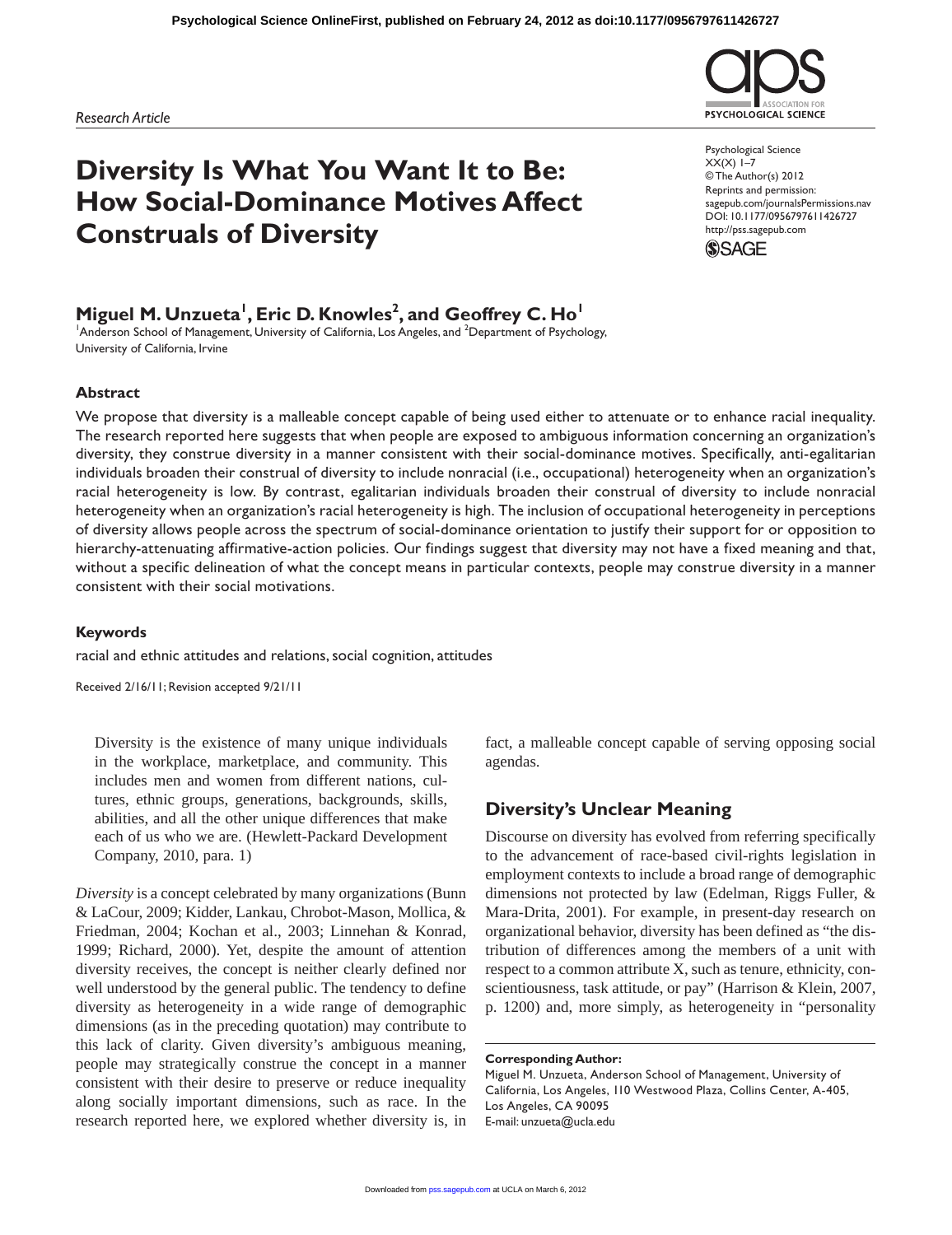attributes, personal values, work attitudes, education, and lifestyle" (Laio, Chuang, & Joshi, 2008, p. 112). Thus, diversity now seems to encompass heterogeneity in a wide range of dimensions—not just racial composition, as was originally intended when the term came into common use (Edelman et al., 2001).

Research on laypeople's understanding of diversity also suggests an unclear conception of the term. For example, Bell and Hartmann (2007) found that people define diversity in broad terms that include a wide range of demographic dimensions (e.g., race, religion, parenting style, age, and education). Other research has suggested that even when diversity is construed in racial terms, people disagree about which particular groups are most associated with diversity. Specifically, Unzueta and Binning (2010) found that members of minority groups (i.e., Asians, Latinos, and African Americans) perceive diversity as primarily entailing the representation of their in-group. It appears that, among both academics and laypeople, diversity is a poorly defined concept assumed to refer to a wide and shifting set of demographic dimensions.

In light of diversity's unclear meaning, we suggest that people may construe diversity in a manner consistent with their social motivations (see Kunda, 1990). Specifically, we propose that, as a function of their desire for intergroup inequality, people may strategically construe diversity in ways that enhance or attenuate racial inequality.

#### **Motivated Construals of Diversity**

Recent research has suggested that people construe widely embraced sociopolitical ideologies in ways that serve their social agendas. For instance, Knowles, Lowery, Hogan, and Chow (2009) examined how the desire for intergroup inequality—specifically, social-dominance orientation (SDO; Sidanius & Pratto, 1999)—guides construals of "color-blind" ideology. Specifically, when they were subtly reminded of the existing racial order, anti-egalitarian (high-SDO) Whites construed color blindness as a procedural ideology that prohibits the consideration of race in the distribution of social resources, even if such a prohibition perpetuates disparate outcomes among people of different races. Conversely, egalitarian (low-SDO) Whites who were similarly reminded of the existing racial hierarchy construed color blindness as a distributive ideology that permits a race-conscious allocation of resources in order to prevent racially unequal outcomes (so that outcomes, rather than procedures, will be color-blind).

We propose that diversity, like color blindness, is a concept that people may use to legitimize their attitudes toward inequality—and that diversity may thus be construed strategically to satisfy underlying motivations regarding intergroup inequality (see also Haley & Sidanius, 2006). Following Knowles, Lowery, Hogan, & Chow (2009), we chose to examine construals of diversity in the context of race, given evidence that race is a central focus of social-dominance concerns in the United States (Sidanius & Pratto, 1999).

There is reason to believe that perceptions of diversity serve a legitimizing function. People may take an organization's perceived diversity to indicate that it requires no further efforts to promote diversity, such as affirmative-action policies. Conversely, deeming an organization as lacking in diversity may serve as grounds to maintain support for policies that potentially remedy inequality. If this explanation is correct, then anti-egalitarian individuals should strive to see organizations as (already) diverse, whereas egalitarian individuals should want to see organizations as not (yet) diverse.

People's perceptions of an organization's diversity are likely tied to objective features of the organization in question. Thus, almost everyone is likely to perceive an organization whose workforce is 30% Black as more diverse than an organization whose workforce is only 2% Black (see Unzueta & Binning, 2012). However, we argue that certain organizational contexts open the door for motivated construals of diversity that people can use to justify perceptions of more or less diversity, depending on their level of egalitarianism. Given that contemporary definitions of diversity often include multiple demographic dimensions (Bell & Hartmann, 2007; Edelman et al., 2001), we propose that people may strategically broaden or narrow their conception of diversity to include or exclude nonracial dimensions—such as occupational heterogeneity in order to justify attitudes toward policies that may affect racial inequality.

#### **The Present Research**

Our study was designed to test whether people broaden (or narrow) their conception of diversity in order to legitimize support for or opposition to hierarchy-attenuating policies. To this end, we presented participants with differing descriptions of a fictitious organization, manipulating the organization's degree of racial and nonracial (i.e., occupational) heterogeneity. By manipulating these dimensions, we were able to assess the extent to which people included or excluded the occupational dimension in their construals of diversity.

We predicted that when anti-egalitarian (high-SDO) participants were presented with an organization low in racial heterogeneity but high in occupational heterogeneity, they would broaden their construal of diversity to include occupational heterogeneity; we predicted that under the same conditions, egalitarian (low-SDO) participants would instead maintain a narrow construal of diversity that centered on race. A broad construal of diversity may allow anti-egalitarian individuals to justify their opposition to policies that promote racial diversity, as such a construal permits occupationally heterogeneous organizations to be seen as already having achieved diversity.

We also predicted that presenting participants with an organization characterized by high racial heterogeneity but low occupational heterogeneity would yield a mirror-image pattern of results, such that egalitarian participants would broaden their construal of diversity to encompass the occupational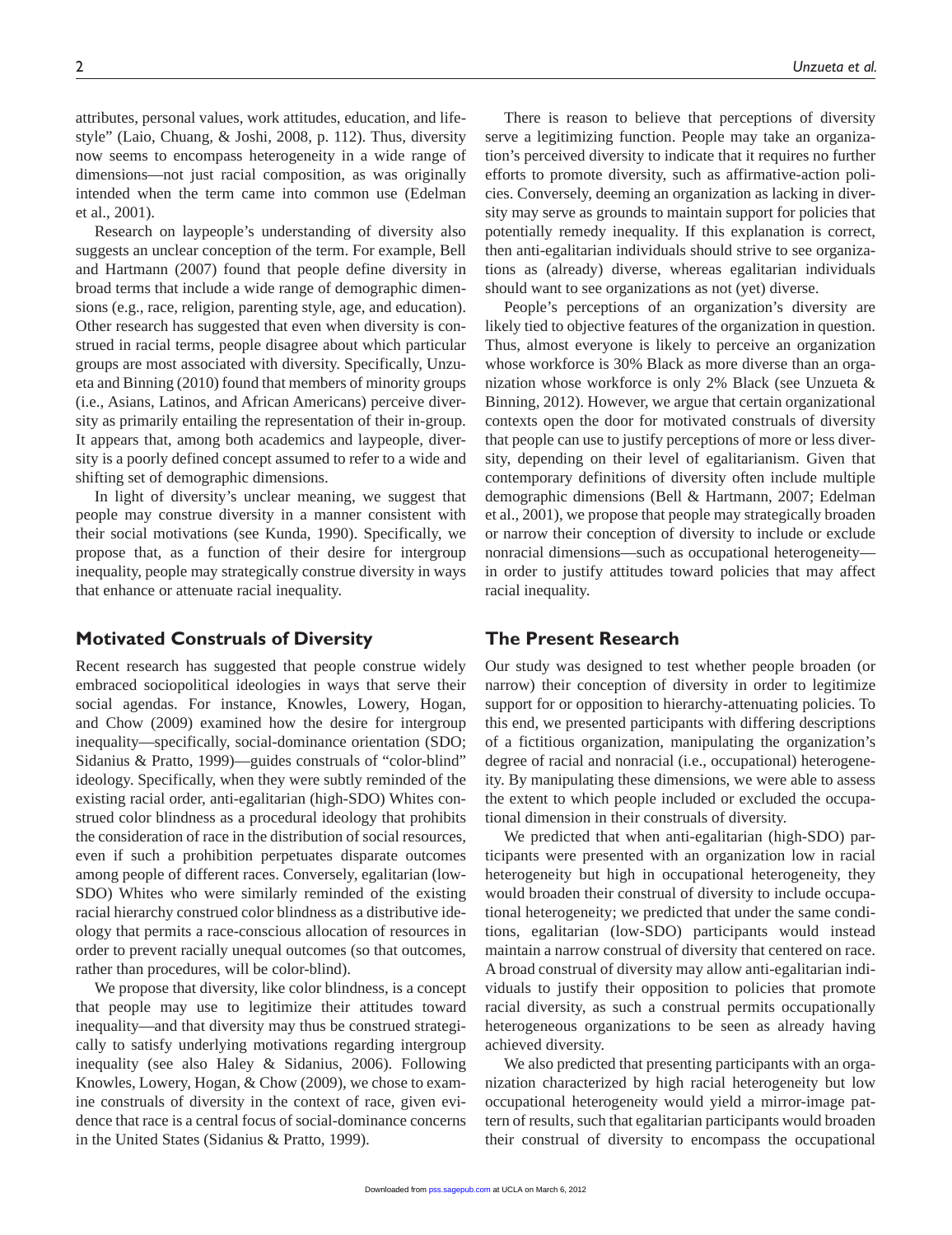dimension and anti-egalitarian participants would limit their construal of diversity to include only race. In this case, broadly construing diversity to include occupational heterogeneity would allow egalitarian participants to legitimize their support for race-based affirmative-action policies, because such a construal would allow the organization to be perceived as lacking diversity. Thus, we expect that participants across the spectrum of egalitarianism will leverage demographic ambiguity in ways that justify their preexisting policy-related preferences.

Moreover, if perceptions of diversity serve a legitimizing function, they should mediate the relationship between SDO and support for affirmative-action policies (Sidanius & Pratto, 1999)—but only in situations that allow for motivated construals (i.e., when an organization's overall level of diversity is ambiguous). When demographic information presents an unambiguous picture of an organization's level of diversity that is, when both racial and occupational diversity are low or high—people are unlikely to construe diversity in ways that justify support for or opposition to affirmative-action policies. In this context, perceptions of diversity should not mediate the link between SDO and support for affirmative action. Thus, we predicted a moderated mediation pattern (Muller, Judd, & Yzerbyt, 2005) whereby perceptions of diversity would mediate the link between SDO and support for affirmative-action policies when demographic ambiguity was high (i.e., when one dimension of heterogeneity was high and the other was low), but not when demographic ambiguity was low (i.e., when both racial and nonracial dimensions of heterogeneity were high or low).

# **Method** *Participants*

The sample consisted of 304 people (152 women, 151 men, 1 person who did not report his or her gender) recruited from a database consisting primarily of undergraduates and staff members at the University of California, Los Angeles. Participants were paid \$3 for completing a Web-based survey. Participants' ages ranged from 18 to 66 years (*M* = 28.07,  $SD = 10.60$ ). The racial composition of the sample was as follows: 3 Native Americans, 75 Asians, 9 African Americans, 184 Whites, 19 Latinos, and 14 multiracial individuals.

#### *Procedure*

Participants were presented with a description of an organization that had either a high or a low level of racial heterogeneity and either a high or a low level of nonracial (i.e., occupational) heterogeneity. For all participants, the description began as follows:

Strathmore International is a product-design firm operating in California that specializes in the development of solar energy technology. Recently, Strathmore conducted an internal audit on the diversity of its workforce. Below are the results of the audit.

At this point, participants were presented with two tables (to view the tables used in each condition, see the Supplemental Material available online). The table on the left depicted the racial composition of Strathmore, and the table on the right depicted the organization's occupational composition. Both tables varied by experimental condition (described in the following paragraphs). Participants then reported demographic information and responded to several items that assessed perceptions of the organization's diversity, support for race-based affirmative-action policies, and SDO. Finally, participants were given a written debriefing statement.

#### *Independent variables*

*Racial heterogeneity.* Participants were randomly assigned to one of two racial-heterogeneity conditions (low or high). In the low-racial-heterogeneity condition, the organization's workforce comprised 5 African Americans, 8 Latinos, 81 Whites, and 7 Asians. In the high-racial-heterogeneity condition, the organization was said to have 14 African Americans, 21 Latinos, 48 Whites, and 18 Asians.<sup>1</sup>

**Occupational heterogeneity.** Participants were randomly assigned to one of two occupational-heterogeneity conditions (low or high). In the low-occupational-heterogeneity condition, the organization's workforce comprised 79 engineers, 9 accountants, 3 consultants, and 10 marketers. In the highoccupational-heterogeneity condition, the organization was said to have 46 engineers, 20 accountants, 12 consultants, and 23 marketers.

*Social-dominance orientation.* Participants' level of egalitarian motivation was assessed using the eight-item Social Dominance Orientation Scale (Sidanius & Pratto, 1999). Sample items include "To get ahead in life, it is sometimes necessary to step on other groups of people" and "We should strive for increased social equality between groups" (reverse-scored). Participants responded to these items using a scale from 1, *strongly disagree, to 7, <i>strongly agree*  $(M = 2.33, SD = 0.98;$  $= .83$ ).

#### *Dependent variables*

**Perceived diversity.** Participants' perceptions of the organization's diversity were assessed with the following three items (Unzueta & Binning, 2012): "Strathmore has a high level of diversity," "Strathmore is a diverse organization," and "Strathmore has very little diversity" (reverse-scored). Participants responded to these items using a scale from 1, *strongly disagree, to 7, <i>strongly agree*  $(M = 4.04, SD = 1.78;$  $= .94$ ).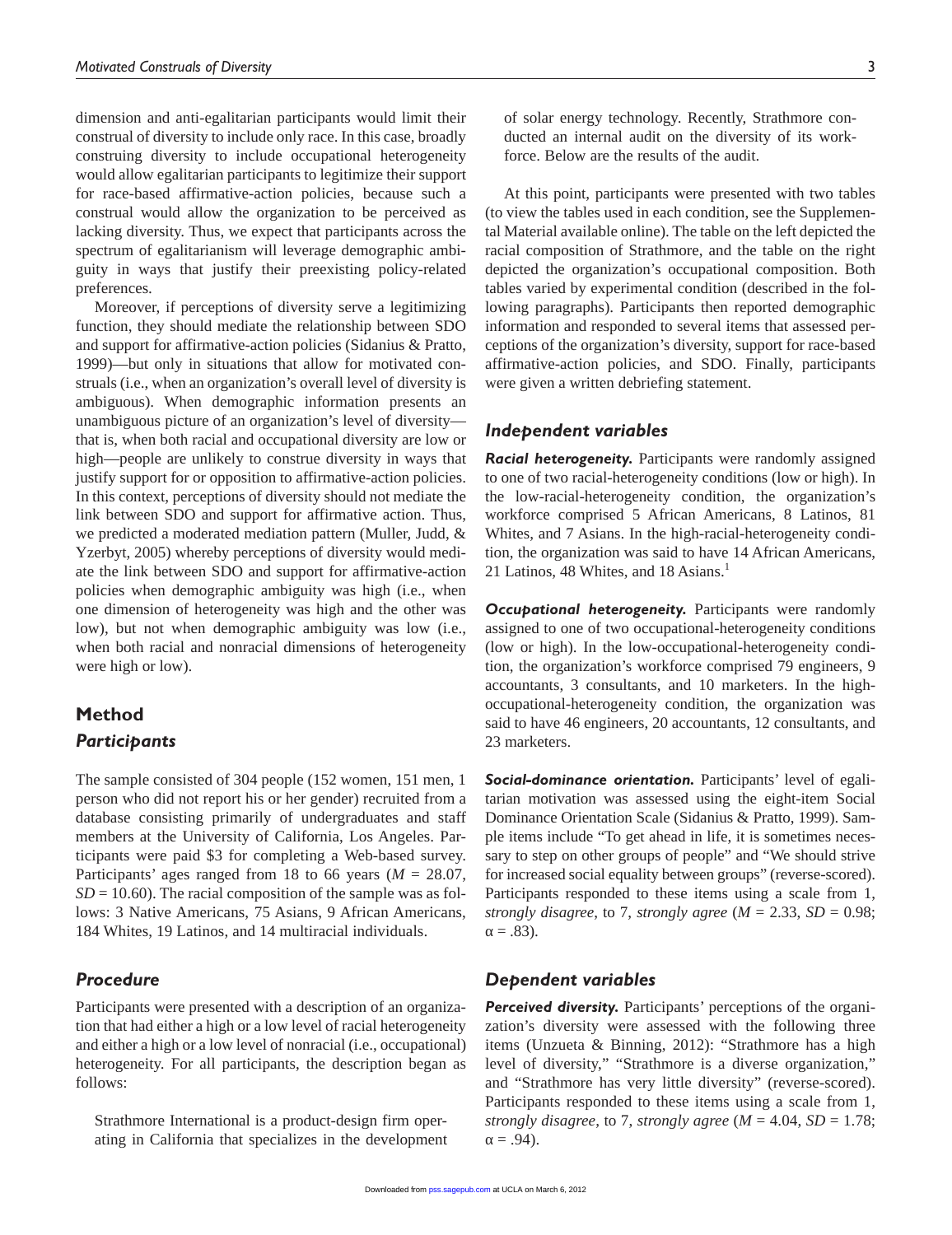*Support for affirmative action.* Support for affirmative action was assessed with a four-item scale (Lowery, Knowles, & Unzueta, 2007), which consisted of descriptions of four specific race-based affirmative-action policies.<sup>2</sup> After reading each description, participants were asked, "To what extent would you oppose/support this policy if it were actually implemented?" Participants responded to all items using a scale from 1, *strongly oppose*, to 7, *strongly support*  $(M = 3.45,$  $SD = 1.08$ ;  $= .60$ ).

# **Results**

Neither participant's gender nor participant's race had main or interaction effects when they were included in our analyses, so we collapsed the data across these variables. Participant's age, however, was positively associated with perceived diversity,  $r = .22$ ,  $p < .01$ , and was negatively associated with support for affirmative action,  $r = -.22$ ,  $p < .01$ . Therefore, in order to isolate the effects of primary interest, we controlled for age in our analyses. The experimental manipulations had no effect on participants' levels of SDO, which allowed us to use SDO as a predictor in our analyses. Means and correlations between measured variables are shown in Table 1.

We conducted a linear regression analysis in which perceived diversity was regressed on racial heterogeneity, occupational heterogeneity, SDO, the interactions of these variables, and the age covariate. SDO and age were meancentered, and the heterogeneity variables were effect-coded  $(-1 = low; 1 = high)$ , following Aiken and West (1991). The analysis revealed significant main effects of racial heterogeneity,  $b = 1.10$ , *SE*  $b = 0.08$ ,  $= 0.62$ ,  $p < .001$ , and occupational heterogeneity,  $b = 0.23$ , *SE*  $b = 0.08$ ,  $= 0.13$ ,  $p < 0.01$ , as well

**Table 1.** Means, Standard Deviations, and Correlations Among Measured Variables

| Variable                             | M    | SD   | Correlations |       |
|--------------------------------------|------|------|--------------|-------|
|                                      |      |      |              | 2     |
| L. Social-dominance<br>orientation   | 2.33 | 0.98 |              |       |
| 2. Perceived diversity               | 4.04 | 1.78 | .05          |       |
| 3. Support for affirmative<br>action | 3.45 | 1.08 | $-79*$       | – วว∗ |

 $*_{p}$  < .01.

as the predicted  $SDO \times$  Racial Heterogeneity  $\times$  Occupational Heterogeneity interaction,  $b = -0.24$ , *SE*  $b = 0.08$ ,  $= -0.13$ , *p* < .01. Simple-effects tests were conducted to decompose the observed three-way interaction (Aiken & West, 1991).

#### *Low racial heterogeneity*

Simple-effects tests revealed that the two-way interaction between SDO and occupational heterogeneity was significant in the low-racial-heterogeneity condition,  $b = 0.23$ , *SE*  $b = 0.11$ ,  $t(299) = 2.06$ ,  $= 0.13$ ,  $p = .04$  (Fig. 1). Further decomposition of this interaction showed that SDO was positively associated with perceived diversity in the high-occupational-heterogeneity condition,  $b = 0.33$ , *SE*  $b = 0.15$ ,  $t(299) = 2.16$ ,  $= 0.18$   $p = .03$ , but not in the low-occupational-heterogeneity condition,  $b =$  $-0.13$ , *SE b* = 0.16,  $t(299) = -0.81$ ,  $= -0.07$ ,  $p = .42$ .

Examining the interaction another way, we found that occupational heterogeneity increased perceived diversity for high-SDO participants,  $b = 0.43$ , *SE*  $b = 0.16$ ,  $t(299) = 2.69$ ,

# Low Racial Heterogeneity **High Racial Heterogeneity** - High Occupational Heterogeneity --- Low Occupational Heterogeneity 6 6 5 5 Perceived Diversity Perceived Diversity Perceived Diversity Perceived Diversity 4 4 3 3 2 2 Low High Low High

Social-Dominance Orientation Social-Dominance Orientation **Fig. 1.** Perceived diversity as a function of social-dominance orientation and occupational heterogeneity for

participants in the low-racial-heterogeneity and high-racial-heterogeneity conditions.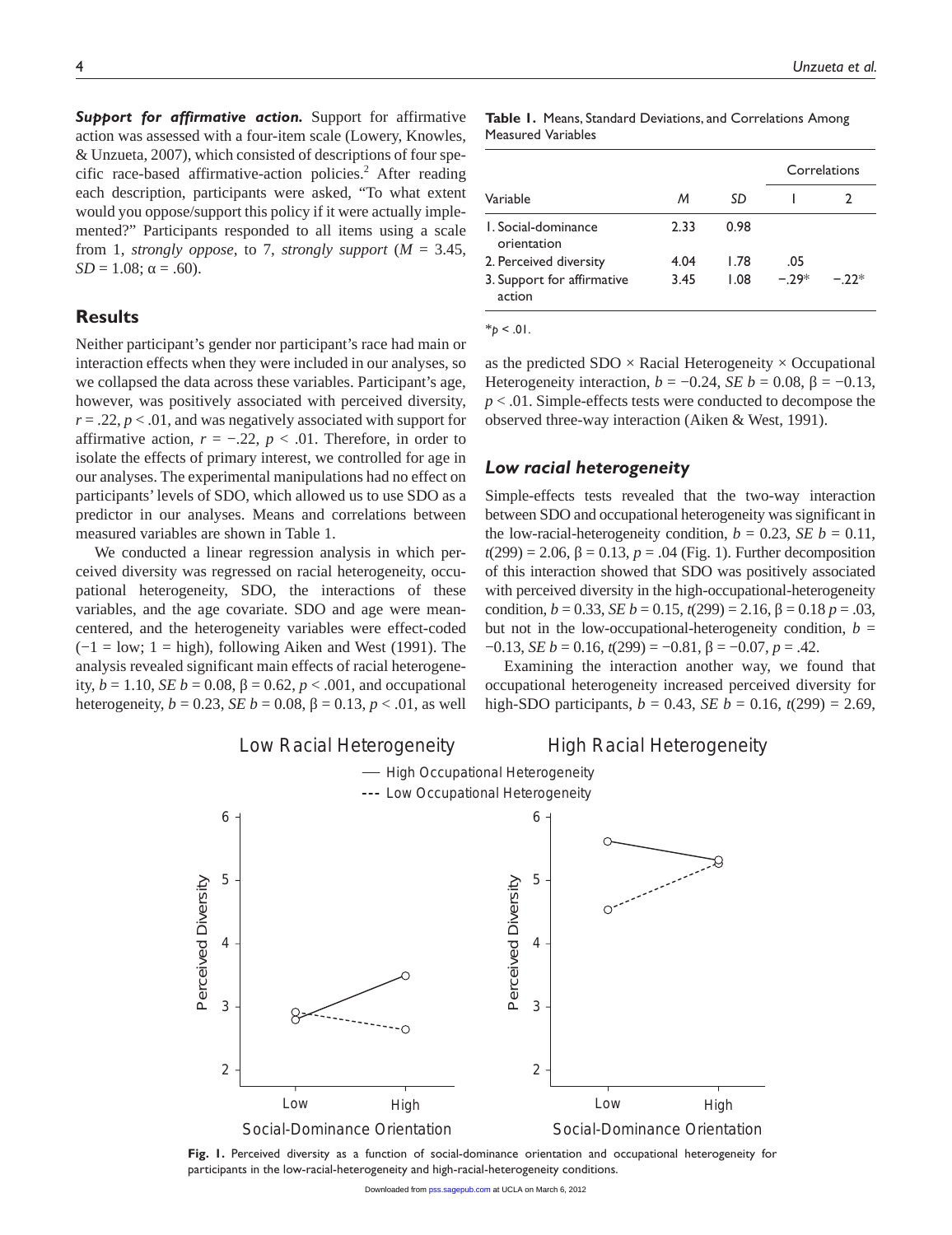$B = 0.24$ ,  $p = .01$ , but not low-SDO participants,  $b = -0.05$ , *SE*  $b = 0.15$ ,  $t(299) = -0.32$ ,  $= -0.03$ ,  $p = .75$ . These results suggest that when assessing the diversity of an organization with little racial heterogeneity, people high in SDO expanded their construal of diversity to include the occupational dimension, whereas those low in SDO restricted their construal of diversity to the domain of race.

#### *High racial heterogeneity*

Within the high-racial-heterogeneity condition, simple-effects tests revealed a significant two-way interaction between SDO and occupational heterogeneity,  $b = -0.25$ , *SE*  $b = 0.11$ ,  $t(299) =$  $-2.25$ ,  $= -0.14$ ,  $p = .02$  (Fig. 1). Further decomposition of this interaction showed that SDO was positively associated with perceived diversity in the low-occupational-heterogeneity condition,  $b = 0.35$ , *SE*  $b = 0.16$ ,  $t(299) = 2.24$ ,  $= 0.19$ ,  $p = .03$ , but not in the high-occupational-heterogeneity condition,  $b = -0.14$ , *SE b* = 0.15,  $t(299) = -0.92$ ,  $= -0.08$ ,  $p = 0.36$ .

Examining the interaction another way, we found that occupational heterogeneity increased perceived diversity for low-SDO participants, *b* = 0.52, *SE b* = 0.16, *t*(299) = 3.34,  $B = 0.30, p < 0.01$ , but not high-SDO participants,  $b = 0.01$ , *SE*  $b = 0.16$ ,  $t(299) = 0.06$ ,  $= 0.01$ ,  $p = .94$ . These results are the mirror image of those in the low-racial-heterogeneity condition. Specifically, when assessing the diversity of an organization high in racial heterogeneity, participants low in SDO expanded their construal of diversity to include occupational representation, whereas their high-SDO counterparts restricted their construal of diversity to the domain of race.

#### *Mediation analyses*

We predicted that the inclusion of occupational heterogeneity in construals of diversity would serve a legitimizing function for both low-SDO and high-SDO individuals. When racial heterogeneity was low, we expected that high-SDO participants would broaden their construal of diversity to justify opposition to policies that promote racial equality. When racial heterogeneity was high, we expected that low-SDO participants would broaden their construal of diversity for the opposite reason: to justify continued support for policies that might further attenuate racial hierarchy.

According to social-dominance theory, a belief, attitude, or perception serves a legitimizing function if it mediates the relationship between social-dominance motivation and support for a specific social policy (Sidanius & Pratto, 1999). In the current context, this pattern should have occurred only when the organization's level of diversity was ambiguous that is, when the organization had either high racial heterogeneity or high occupational heterogeneity, but not both. When an organization is thus characterized by *high construability*, perceivers have latitude to actively broaden or narrow their conception of diversity for legitimizing purposes. In contrast, when racial and occupational heterogeneity were both either

high or low, participants' assessments of the organization's diversity were constrained. When an organization is characterized by *low construability*, perceivers may not be able to modify their construals of diversity in order to legitimize their policy preferences. This reasoning led us to predict a moderated mediation pattern (Muller et al., 2005) in which perceptions of diversity would mediate the relationship between SDO and support for affirmative-action policies when racial heterogeneity was high and occupational heterogeneity was low or vice versa (conditions of high construability), but not when the two dimensions of heterogeneity were both high or both low (conditions of low construability).

To test this prediction, we used Preacher, Rucker, and Hayes's (2007) MODMED macro for SPSS Version 19.0, which provides bias-corrected and bootstrapped estimates of indirect effects (Shrout & Bolger, 2002) at specific levels of a moderator. We first created an effect-coded variable representing the match between levels of racial and occupational heterogeneity and thus the construability of the organization  $(-1)$  = match, or low construability; 1 = mismatch, or high construability). We then ran the analysis, specifying SDO as the independent variable, support for affirmative action as the dependent variable, perceived diversity as the mediator, construability as the moderator, and age as a covariate. Twenty thousand bootstrap samples were used. The analysis revealed that perceived diversity conveyed a significant negative indirect effect of SDO on support for affirmative action in the high-construability conditions,  $b = -0.04$ , *SE*  $b = 0.02$ , 95% confidence interval (CI) = [-0.092, -0.007]. However, no significant indirect effect emerged in the low-construability conditions,  $b = 0.01$ , *SE*  $b = 0.02$ , 95% CI = [-0.030, 0.059]. These results suggest that participants in the highconstruability conditions used their construals of diversity to legitimize their opposition to or support for race-based affirmative action.

#### **General Discussion**

Our findings suggest that diversity may be in the eye of the beholder. Participants in this study altered their conception of diversity to include or exclude a nonracial dimension (i.e., occupational heterogeneity) in a manner that allowed them to legitimize attitudes toward policies that affect racial hierarchy. Anti-egalitarian participants—that is, participants high in SDO—regarded high levels of occupational heterogeneity as contributing to the overall diversity of a racially homogeneous organization. In contrast, egalitarian participants (i.e., participants low in SDO) saw low levels of occupational heterogeneity as detracting from the diversity of a racially heterogeneous organization. These patterns of findings are consistent with the idea that perceptions of diversity can function to enhance or attenuate hierarchy. The fact that perceptions of diversity mediated the relationship between SDO and support for racebased affirmative action when demographic information painted an ambiguous (and thus construable) portrait of an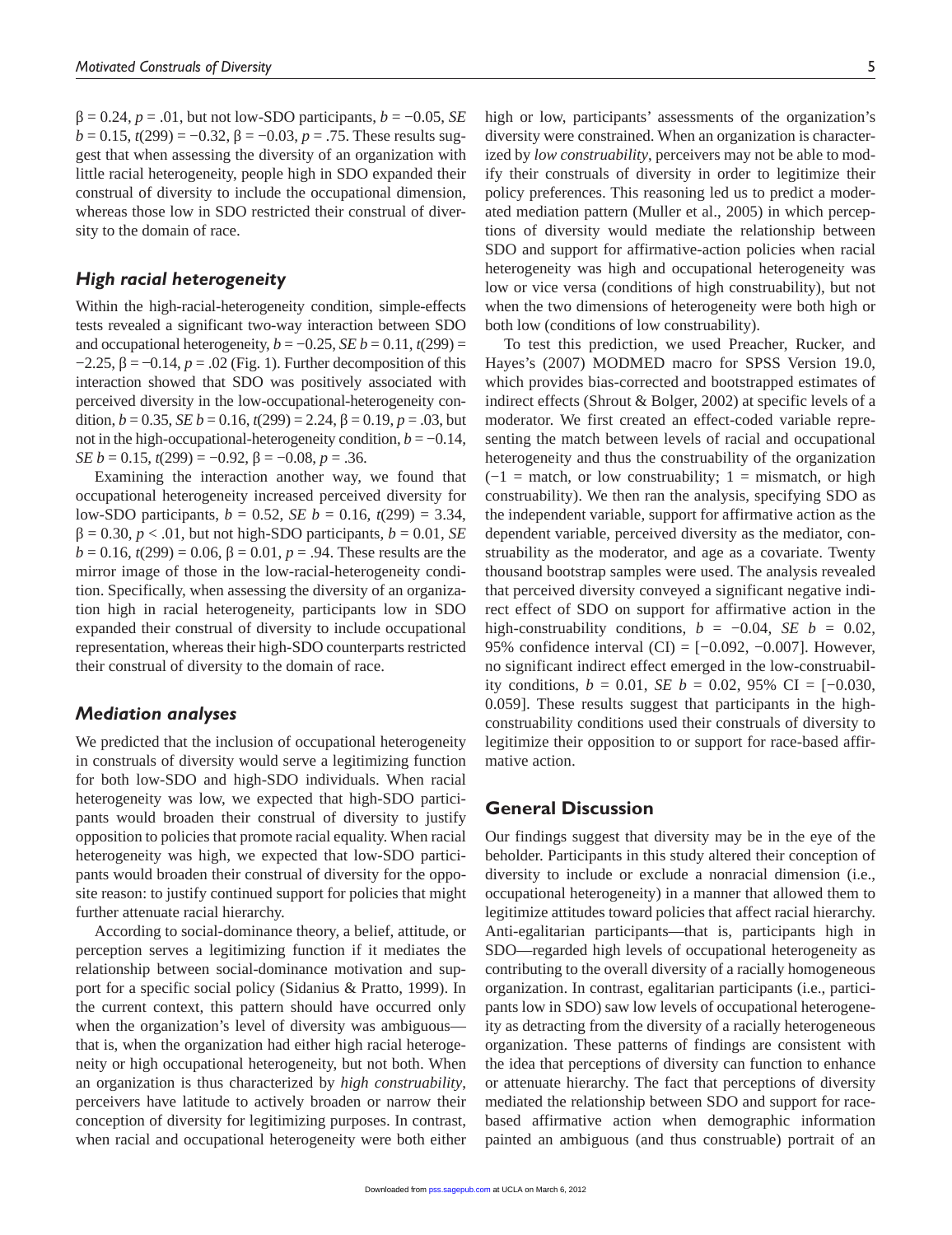organization's overall level of diversity constitutes direct evidence for this claim.

# *Why support affirmative action in an already diverse organization?*

One potentially counterintuitive aspect of our findings concerns the behavior of low-SDO (i.e., relatively egalitarian) individuals. When egalitarian individuals were presented with an organization high in racial heterogeneity, those in the lowoccupational-heterogeneity condition perceived the organization to be less diverse than did those in the high-occupationalheterogeneity condition. This pattern, we have argued, reflects low-SDO participants' attempt to justify support for racebased affirmative-action policies. Thus, it appears that egalitarian people support affirmative-action policies even in contexts where such policies may not be necessary—that is, in organizations that have already achieved racial diversity. Why would egalitarian people support a policy whose goals have already been met? We propose two possible explanations for this finding.

First, low-SDO individuals may believe that maintaining racial diversity depends on the continued use of affirmative action. Just as high-SDO individuals strive not only to create but also to maintain high levels of intergroup hierarchy, low-SDO individuals may seek to ensure that highly diverse organizations stay that way. If this explanation is correct, then high levels of racial diversity do not guarantee that egalitarian people will stop supporting affirmative action—or attempting to rationalize that support through motivated perceptions of diversity.

Second, low-SDO participants' support for race-based affirmative action in an already diverse organization may have had more to do with identity than with their appraisal of the organization's needs. More specifically, low-SDO individuals may have adhered to a view of policy that was important to their identity: Supporting efforts to increase the number of members of historically disadvantaged group in the workforce may be a moral mandate for egalitarian people (Skitka, 2002) or may even be a party line by which egalitarian people think they and like-minded individuals ought to abide (Cohen, 2003).

# *The symmetry of high-SDO and low-SDO behavior*

Research on social-dominance theory has often treated the behavior of people low in SDO as a baseline against which to compare the behavior of those high in SDO (e.g., Knowles, Lowery, Hogan, & Chow, 2009; Knowles, Lowery, & Schaumberg, 2009). However, it is important to remember that socialdominance theory is a general account of how people—whether low or high in SDO—attempt to rationalize attitudes about policies that cohere with their intergroup motivations. The present findings illustrate a context in which egalitarians and

anti-egalitarians engage in "equal but opposite" legitimizing behavior: Just as high-SDO participants broadened their construal of diversity to include the occupational dimension when doing so might delegitimize affirmative action, their low-SDO counterparts adopted a similarly broad construal of diversity when doing so legitimized support for this policy.

Given the mirror-image symmetry in perceptions of diversity among low-SDO and high-SDO participants, future research should explore whether people with high and low levels of SDO experience dissonance when their construals of diversity change on the basis of changes in the demographics of organizations they are evaluating. In addition, future research should assess whether perceptions of gender diversity are as fungible as perceptions of racial diversity.

# **Conclusion**

Diversity is a concept that is widely discussed yet poorly understood (Bell & Hartmann, 2007; Unzueta & Binning, 2010). The lack of clarity in diversity's meaning may make the concept appealing to both people with egalitarian motives and people with anti-egalitarian motives. If diversity's meaning can shift in accordance with people's social motivations, then the present research calls into question the wisdom of using the "pursuit of diversity" as a rationale for attaining racial equality within organizations. Rather than creating a more welcoming environment for underrepresented minorities, attempts to achieve equitable racial representation via the euphemistic and unspecific pursuit of diversity may inadvertently allow people to turn diversity into whatever they want it to be.

#### **Declaration of Conflicting Interests**

The authors declared that they had no conflicts of interest with respect to their authorship or the publication of this article.

#### **Supplemental Material**

Additional supporting information may be found at http://pss.sagepub .com/content/by/supplemental-data

#### **Notes**

1. The percentages of participants of different races in the highracial-heterogeneity condition were loosely based on the racial composition of California because the company in the vignette was based in California and a majority of the participants lived in California.

2. Specifically, participants rated *outreach, supplemental-training, tiebreaker*, and *minimum-qualification* policies. The outreach policy was described as advertising job openings in minority-targeted media without considering race in actual employment decisions. The supplemental-training policy was described as providing members of minority groups with extra training. The tiebreaker policy was described as giving preference to a minority applicant over a White applicant when the two applicants were equally qualified. The minimum-qualification policy was described as giving preference to a minority applicant over a White applicant as long as the minoritygroup member met a minimal level of qualifications.